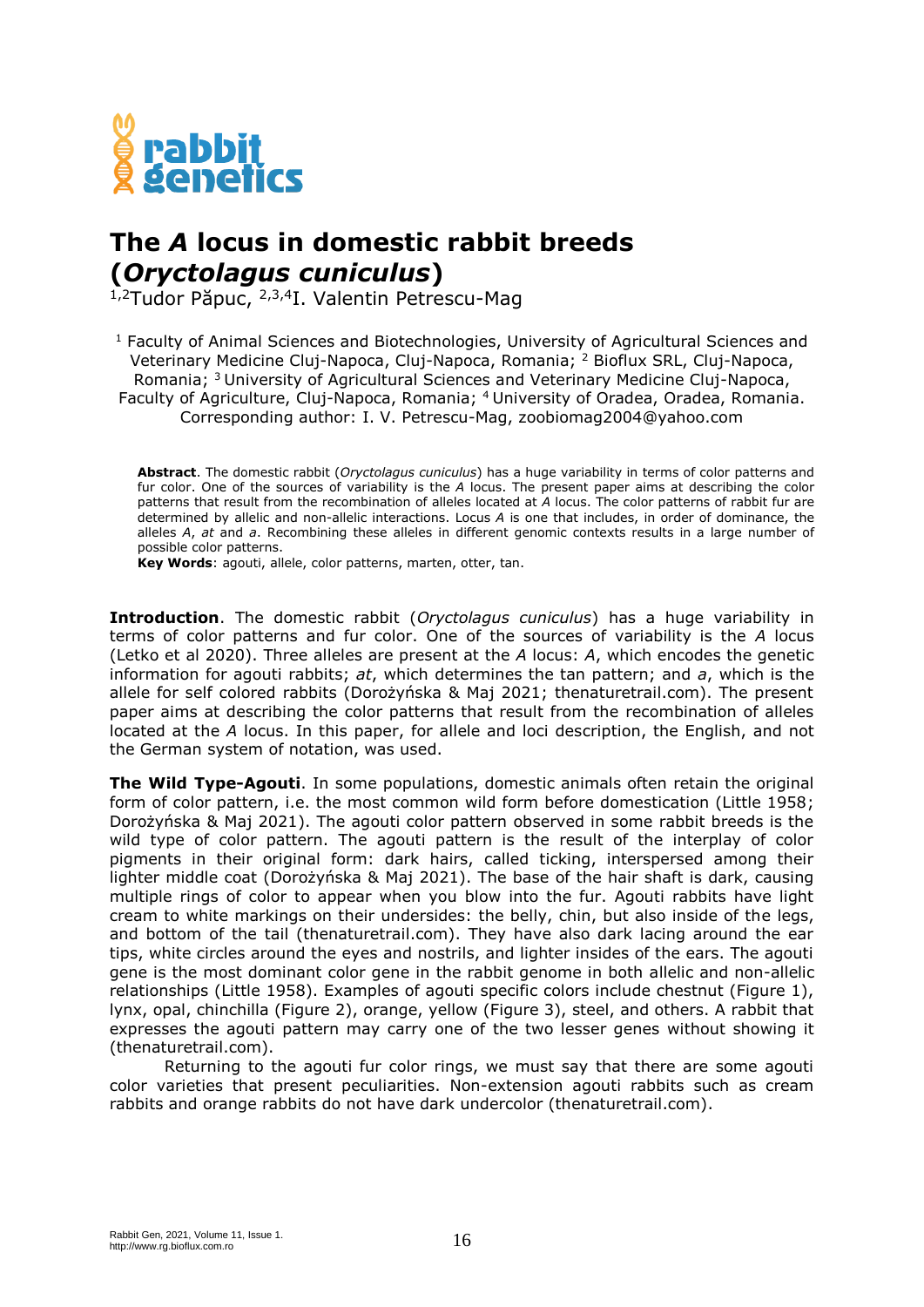

Figure 1. Chestnut color pattern, German Giant breed.



Figure 2. Chinchilla color pattern, Chinchilla breed.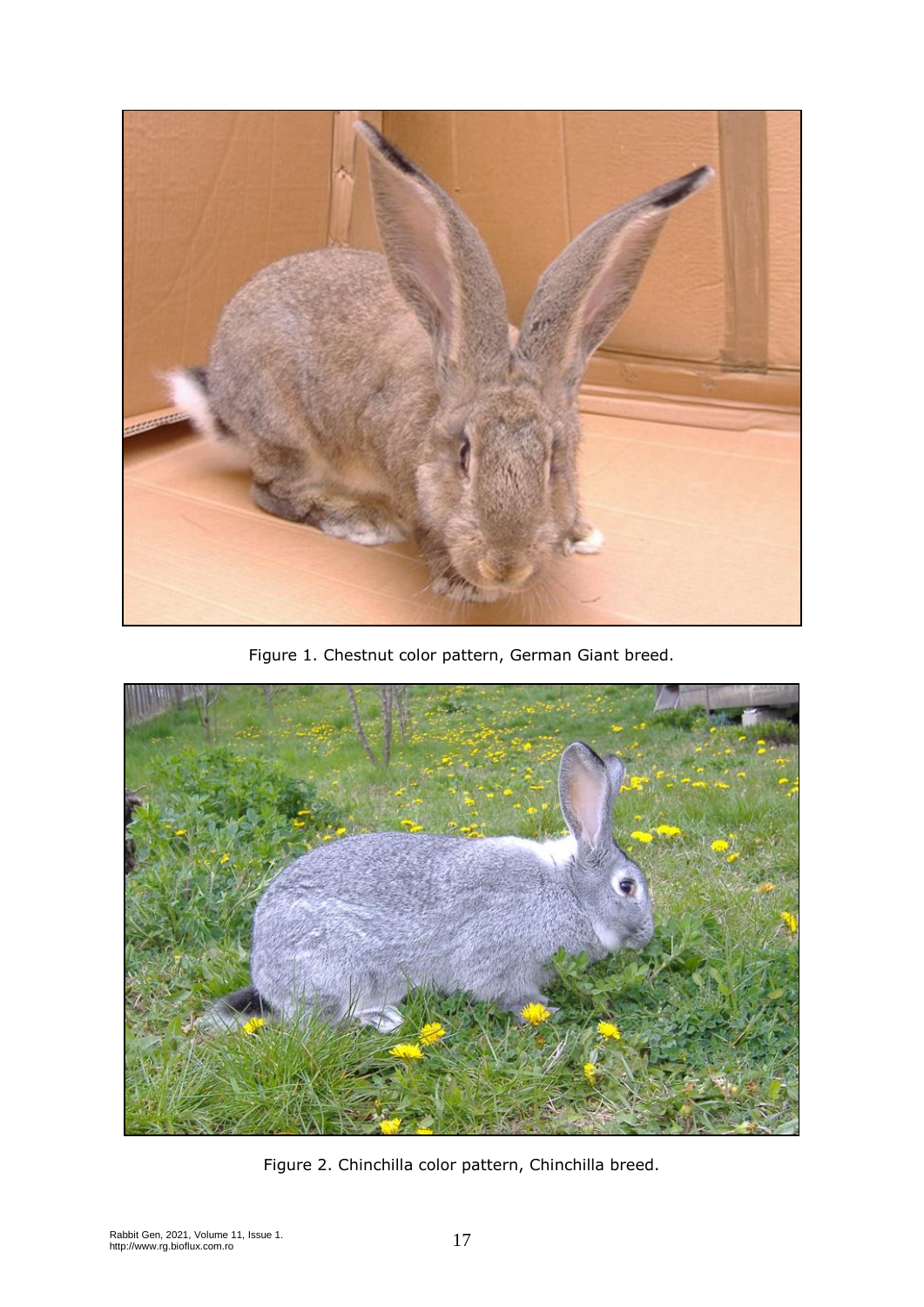

Figure 3. Yellow agouti pattern, one of the Lop breeds.

**Genetic Basis for Otter and Marten Rabbits**. The next allele according to the dominance level is the *at* gene, which encodes the tan pattern (Pusta et al 2013). Tan patterned rabbits are regular self colored on the top - like black (Figure 4), chocolate (Figure 5), blue, lilac (Figure 5), Siamese sable, or tortoise - and have lighter markings underneath, like agouti rabbits (thenaturetrail.com). Tan patterned rabbits do not present ring color or ticking on the body topside. Examples include specific colors like: otter (Figure 5), sable marten, silver marten, tort otter, and all the tan breeds. Agouti cannot be hidden by a tan pattern. However, the tan pattern can hide the self gene (thenaturetrail.com).



Figure 4. Black Tan color pattern, one of the Rex breeds (Photo: Danciu Dorel).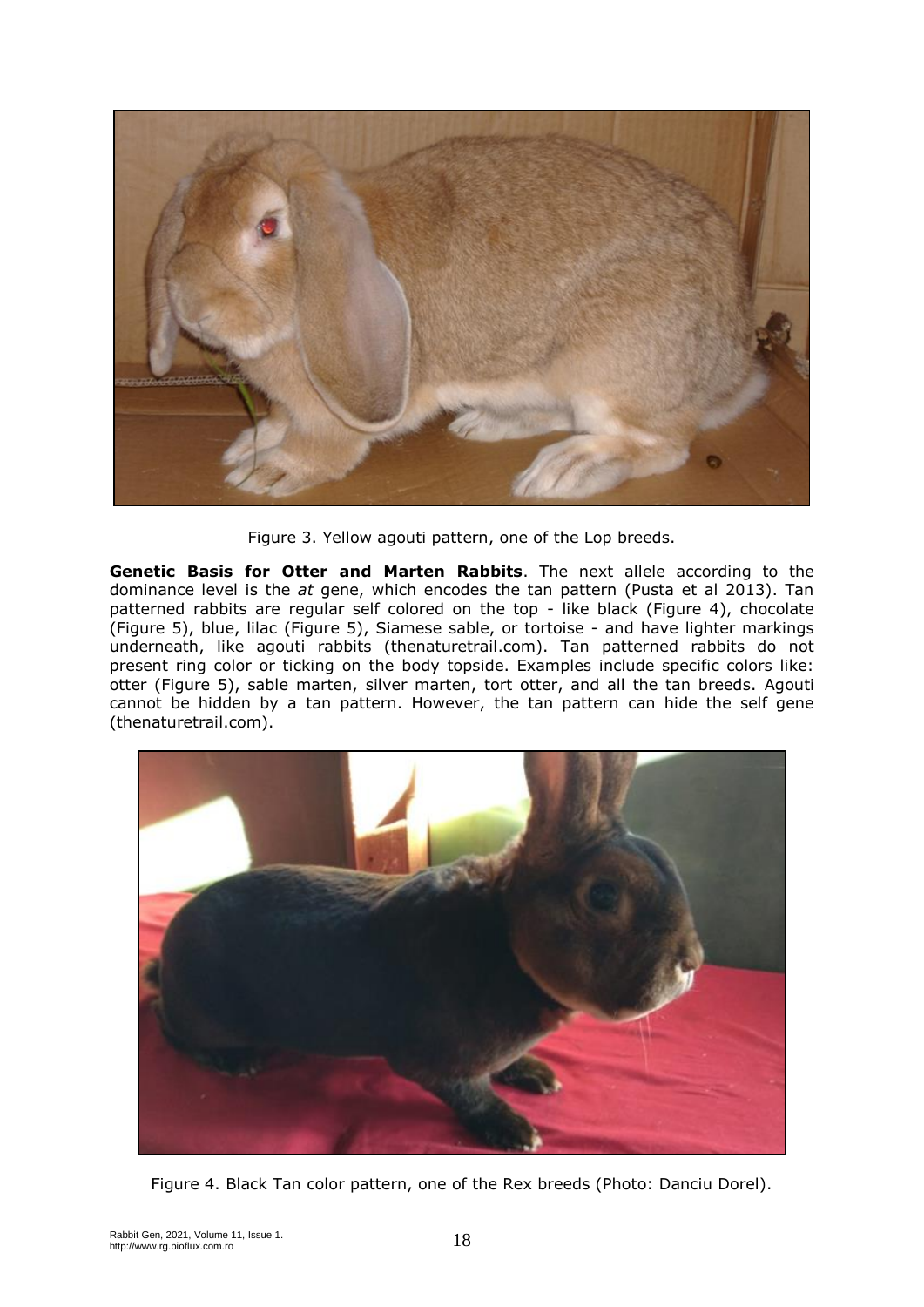

Figure 5. These two otter rabbits differ in only a single allele. The animal on the left is a Lilac Otter (having genotype: at- bb C- dd) and the one next to it (her father) is a Chocolate Otter (having genotype: at- bb C- Dd) (http://minkhollow.ca/generummy/?page\_id=87).

**The Self Gene**. The last allele in the series according to the dominance level is the *a* gene, which encodes the self trait (Parkhurst & Wilson 1933). A rabbit that shows a self color certainly presents the *aa* genotype. The allele *a* cannot hide agouti or tan pattern under it (Parkhurst & Wilson 1933). In the rabbit exhibition (rabbit show, rabbit contests), the term "self" means one single color all over the body, like black (Figure 6), chocolate, blue (Figure 7), and lilac (thenaturetrail.com). In genetic terms, the definition of "self" is slightly different. In addition to black, chocolate, blue, and lilac, self colors also include tortoise, Siamese sable, sable point, smoke pearl, and other unrecognized varieties (non-standard varieties). Although some genetically self rabbits have some shading, a genetically self rabbit will never have agouti or tan pattern markings (thenaturetrail.com).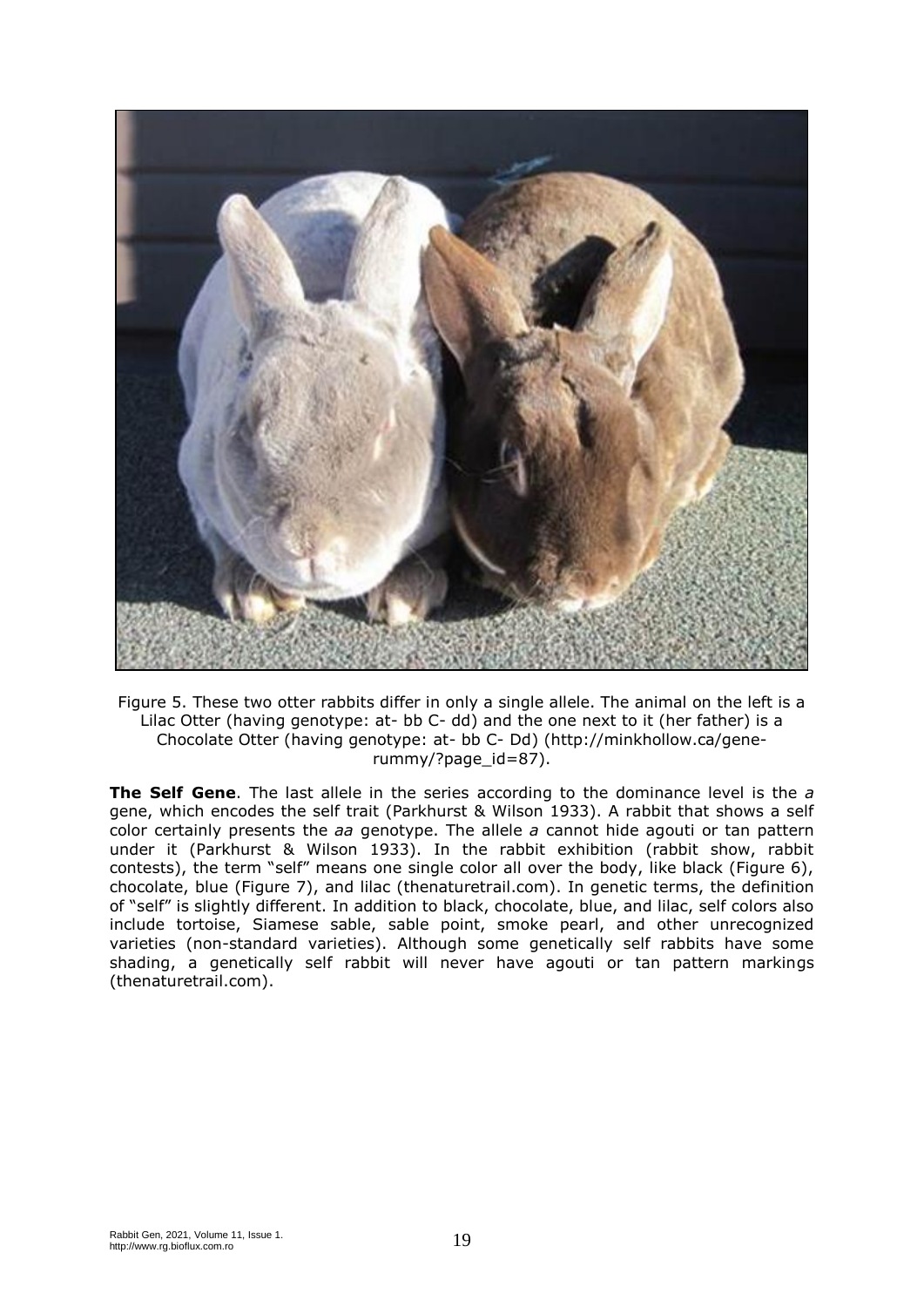

Figure 6. Self colored rabbits, Black Giant breed.



Figure 7. Self colored rabbits, Blue Giant breed (owner and photo: Iosif Câmpan).